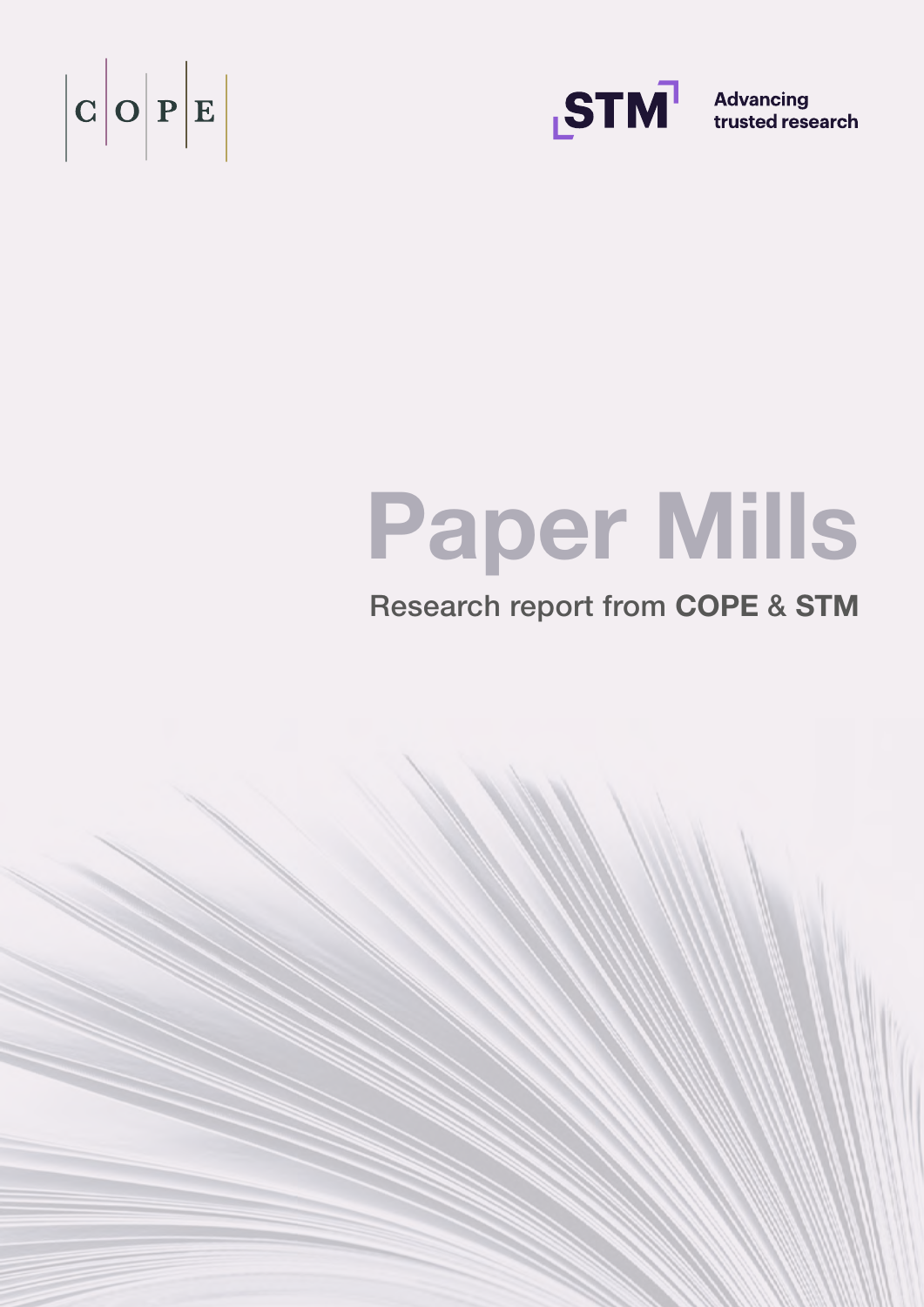## **Contents**

| 3         |
|-----------|
| $4 - 5$   |
| 6         |
| 7         |
| $7 - 8$   |
| $8 - 9$   |
| $10 - 11$ |
| $12 - 13$ |
| 13        |
| 14        |
| 15        |
| 15        |
|           |

Cite this as: COPE & STM. Paper Mills — Research report from COPE & STM — English. <https://doi.org/10.24318/jtbG8IHL> ©2022 Committee on Publication Ethics [\(CC BY-NC-ND 4.0](https://creativecommons.org/licenses/by-nc-nd/4.0/)) & *Version 1: June 2022*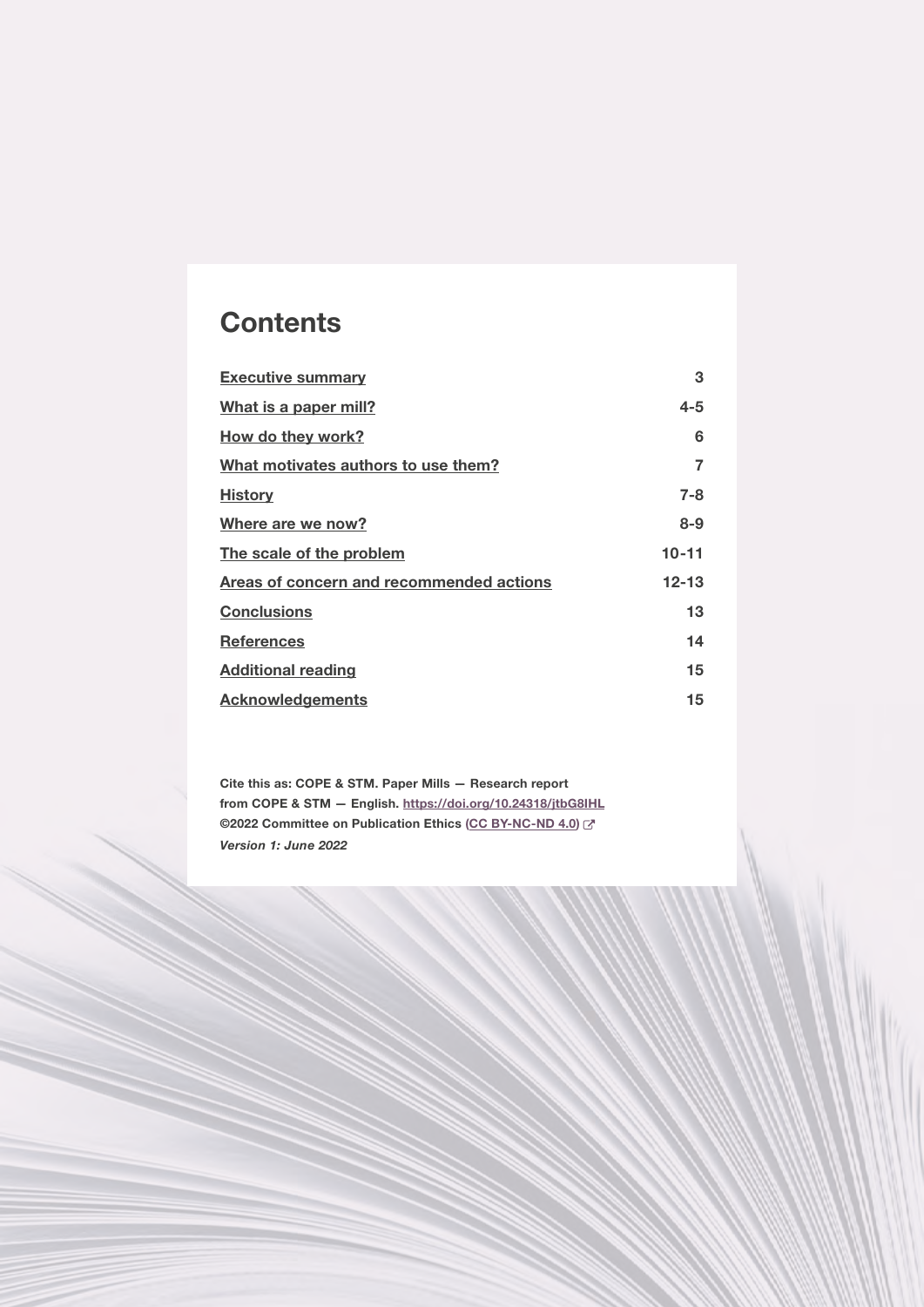# <span id="page-2-0"></span> $O|P|E$



## Executive summary

The subject of paper mills is currently being widely discussed by many stakeholders across the research publishing landscape. This report aims to give an overview of this topic, to explain how paper mills work, why they work and what we can collectively do about it.

We have also undertaken a study of data submitted from a variety of investigations by leading publishers to get a sense of the scale of the problem. This paper concludes that the submission of suspected fake research papers, also often associated with fake authorship, is growing and threatens to overwhelm the editorial processes of a significant number of journals. Interviews with a range of stakeholders including publishers, research investigators and Retraction Watch show a deep level of concern and a realisation that all stakeholders need to work together across the scholarly communication process to find long term solutions. This paper therefore is a call to action to those working in this area to work together to tackle the problem along the whole publication process.

#### Key recommendations from this research are:

Engagement with institutions and funders to change incentives for researchers so that they no longer feel it necessary to use services that will give quick but fake publication.

Continued investment in tools and systems to detect potential paper mill manuscripts at submission, with consistent and shared guidance in the use of these tools.

A major education exercise to ensure that editors and reviewers are aware of the problem of paper mills and are better equipped to help identify these papers if they encounter them.

Investigation of protocols that can be put in place to impede paper mills from succeeding in their goals.

A review of the investigative and retraction process to take account of the unique features of paper mill papers, and to speed up the process and make it more efficient for publishers when managing large-scale investigations of paper mills.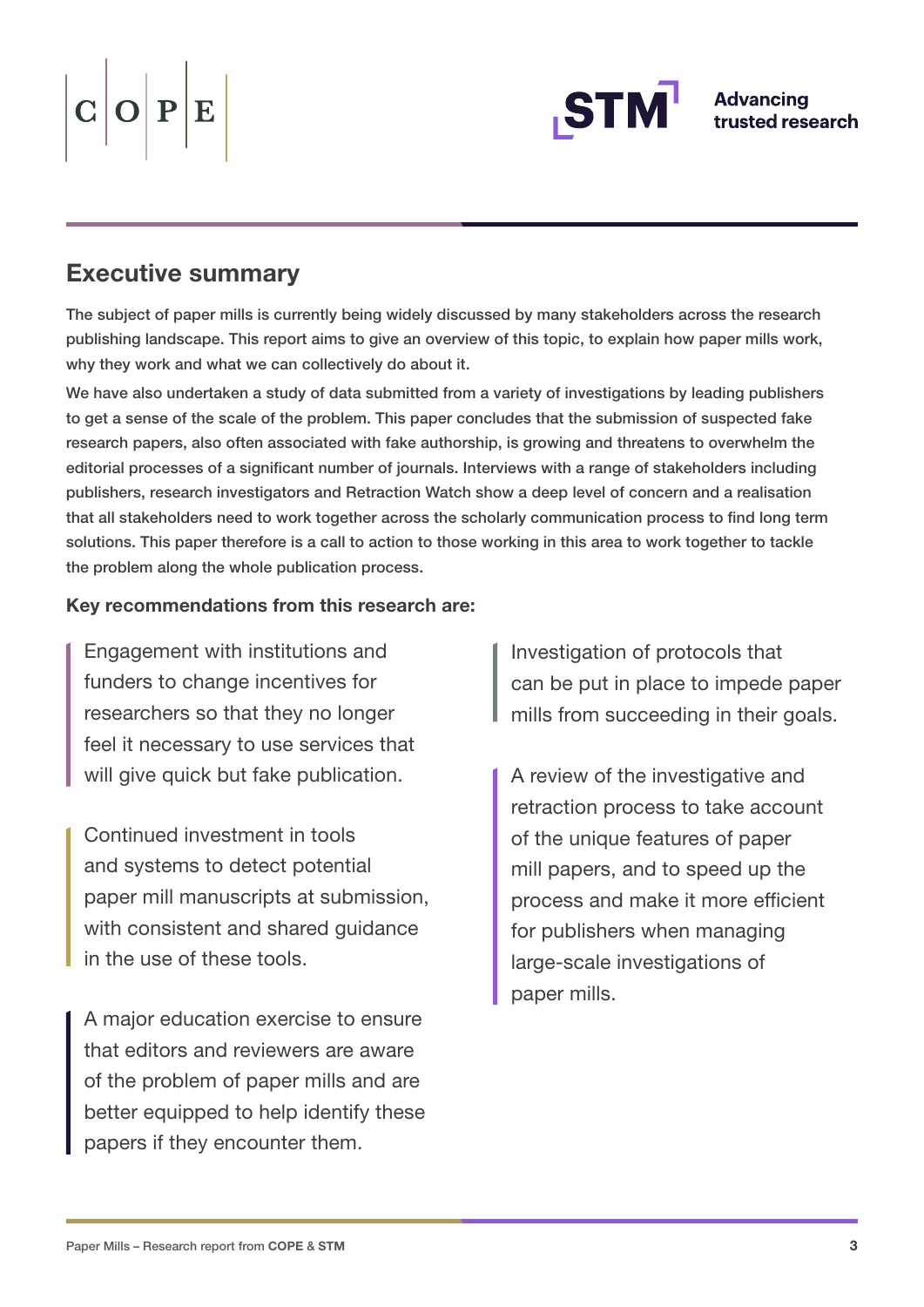### <span id="page-3-0"></span>What is a paper mill?

f f the process by which manufactured manuscripts are submitted to a journal for a fee on behalf of researchers with the purpose of providing an easy publication for them, or to offer authorship for sale  $\frac{1}{2}$ .

There have been a number of seminars and articles covering the emergence of this phenomenon. An excellent review of the area can be found Putting a stop to the papermills<sup>2</sup> and COPE's 2021 Seminar had a session on How do we deal with the growing problem of paper mills?<sup>3</sup> on the topic.

A paper mill is generally a commercial enterprise and clearly some of these are both sizeable and highly professional. The following screenshot comes from a commercial web site offering authorship for a fee. This is one of many that can be found on the web but this section is useful in describing how their services work.

As one of the largest providers in scientific publications, example the services to offers its services to publish ready-made articles on a wide variety of topics. You can buy an author's position or an entire article. Initially, our finished articles are designed for a team of six authors. By purchasing an entire article, you can increase the number of contributors for that article. Co-authors can also make their suggestions and corrections to the text of the article.

This link presents topics for articles on various aspects of education, economics, biology, political science, architecture, civil engineering, informatics, and engineering. Please note that positions in the article are ranked from highest to lowest. The publication is carried out on a turnkey basis: the articles have already been written, translated, proofread, formatted, and the journal has been selected for publication. The only thing you need is to choose a suitable topic for yourself, the desired position in the article, and pay. The price depends on the journal policy concerning publication fee: the higher it is, the higher the cost per position in the article, respectively.

It should be noted that the articles are the collective work of authors from different universities and cannot contain information about grants or funding for a certain participant. Diversity in the affiliation of contributors is also encouraged.

 controls all stages of the article history, makes improvements according to the reviewers' comments, checks the page layout and publication of the article, monitors its indexing in the Scopus/Web of Science databases. We take care of all force majeure events! We guarantee article publication and indexing!

 provides quality and reputation-safe services to our customers. We ensure the confidentiality of your purchase of an article position. You do not need to worry that someone will determine that you bought a position in an article on our website, as we will perform a scientific rewrite of the article title and abstract during the publication process in the journal.

- 1 <https://cope.onl/paper-mills>
- 2 <https://b.link/stop-papermills>
- 3 <https://cope.onl/papermills-webinar>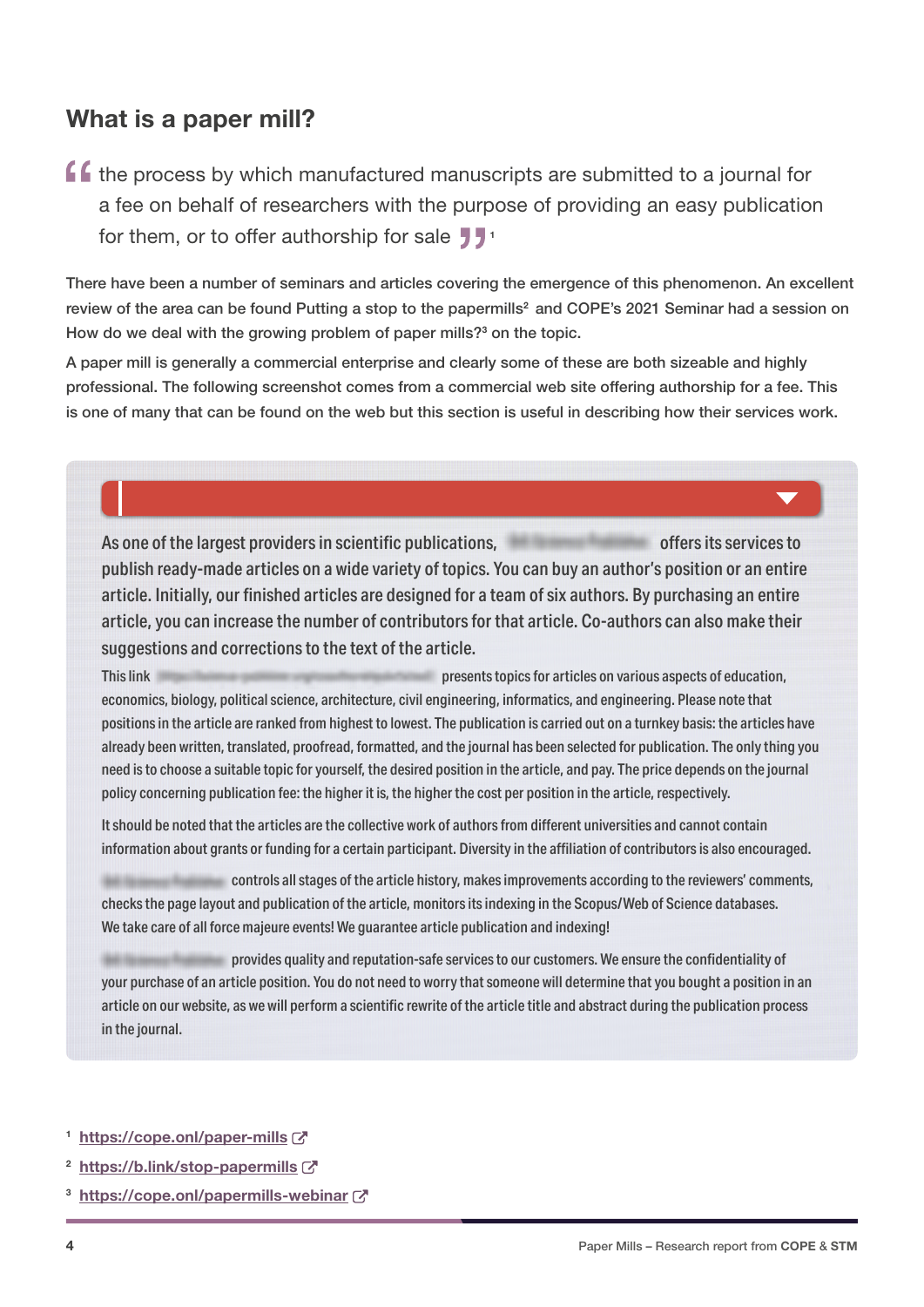#### This company is based in Latvia and explains:

- **1** We are a European organization officially registered in the EU and successfully operating for many years within the framework of the legal field. Over the years, the company has never been a defendant in arbitration proceedings.
- **2** Our team has been publishing articles in scientific journals since 2012. We have published more than 12,650 articles. We are the market leader in implementing projects in co-authorship, proofreading, and publication of articles.
- **3** Clients are accompanied by a personal manager ready to advise them on all issues at each stage.
- **4** Only our company has an expert council consisting of doctors of science and international experts with many years of experience in education and science and high publication activities in highly rated international journals.

#### **We guarantee:**

- **1** We are committed to protecting the privacy of our clients.
- **2** We guarantee a refund if the client refused to publish before submitting the article or if the service was not provided for other reasons.
- **3** Our company has a transparent pricing policy. The final prices of our services are indicated on our official website.
- **4** The article publication is guaranteed in compliance with the terms of the proposed options (timing, citation base, quartile).
- **5** We guarantee publication and indexing of articles in journals indexed by Scopus and Web of Science.
- **6** We guarantee provides quality and reputation-safe services to our customers. We ensure the confidentiality of your purchase of an article position. You do not need to worry that someone will determine that you bought a position in an article on our website, as we will perform a scientific rewrite of the article title and abstract during the publication process in the journal.

These companies can be found in a wide range of countries. One publisher has investigated all submissions to two journals that had been specifically targeted by paper mills and found both a high level of suspected fake submissions and also a very broad geographical base of corresponding authors. For the two journals analysed, there were 3440 submissions over a two year period and the analysis showed that as many as 1950 articles were suspected fake papers with corresponding authors from over 70 countries from around the world.

In some cases, paper mills may appear like authentic "author services" companies. Often their web sites start with offers to help with language editing or translation and then, as one investigates more deeply, they offer other services to ensure authors get published. It is somewhat ironic that publishers report that papers submitted via paper mills come with very professional looking submission letters and a lot of supporting data. "I always know I have a submission from a paper mill" said a Director of Publishing Ethics at a major publishing company, "when I ask the author a question, I get a lot of detailed information in response. Most authors don't have the time for that amount of data".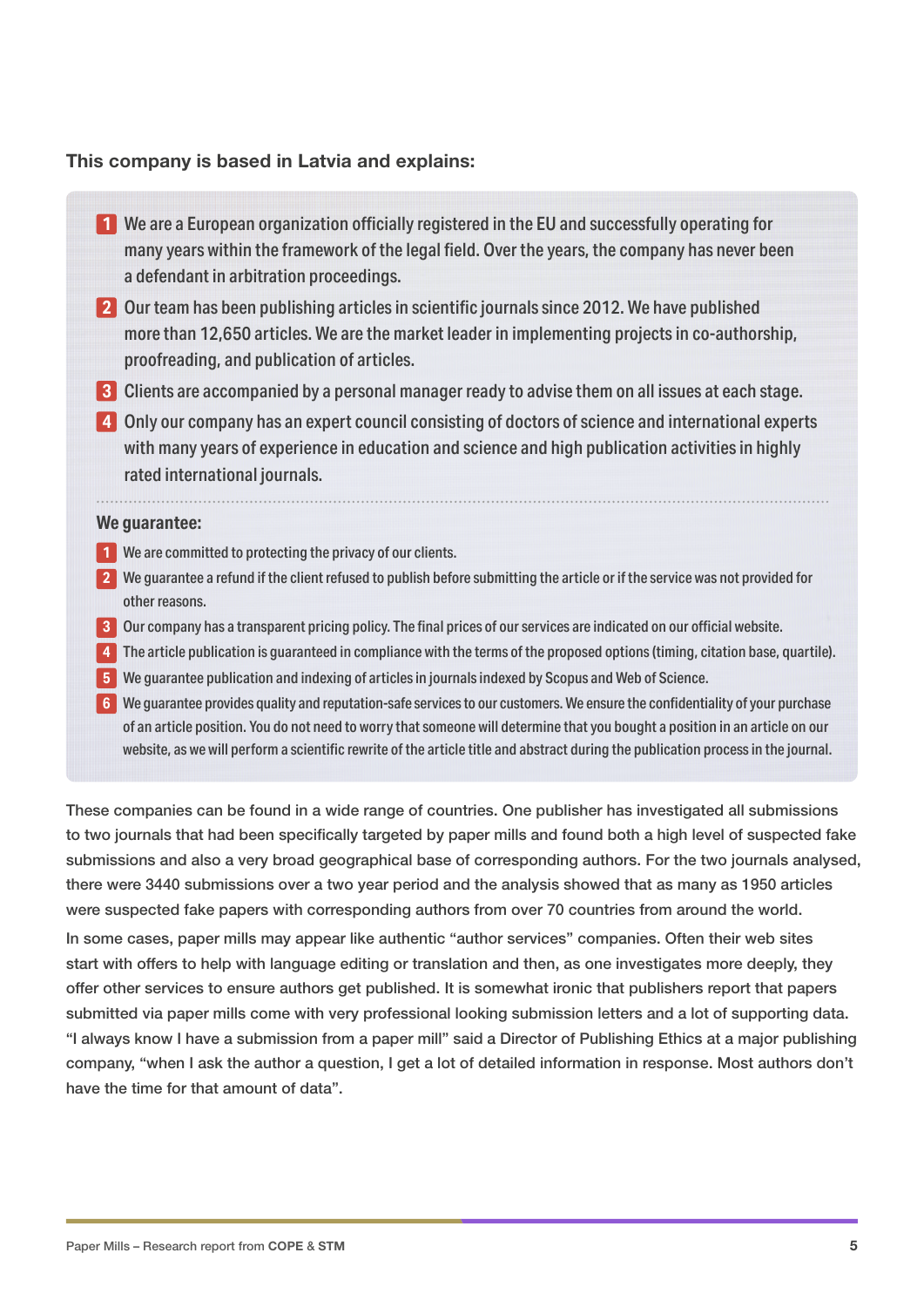## <span id="page-5-0"></span>How do they work?

There are a number of models being used. In discussions with editorial departments across a wide range of publishing companies, the following process is the most commonly seen:

- A paper written by the paper mill staff is submitted to a number of different journals to see which one accepts it
- Once a paper is accepted in principle or starts the revision process, the other papers are abandoned
- The provisionally accepted paper is then listed on the paper mill site with an offer to buy one of up to six authorship places
- Prices vary with the impact factor of the journal and the position in the list of authors with a lead author being the highest price
- Authors are generally assigned an email address and all the correspondence is handled by the paper mill
- In some cases the paper mill will recommend reviewers who will then provide a positive review
- Once a journal publishes a paper, the successful paper mill will follow up with sometimes hundreds more submissions on similar topics
- If a published paper is challenged, the "author" may sometimes back down and ask for the paper to be retracted because of data problems or they may try to provide additional supporting information including a supporting letter from their institution which is also a fake (see Retraction Watch<sup>4</sup>)

Paper mills can also operate at bulk, and take over a special issue or a conference proceeding:

- A popular route to publication is through a special guest edited issue. Often journals will invite contributions to a special issue on a specific topic and this provides an opening for paper mills to submit often many publications to the same issue. One publisher found a special issue of one of their journals where the guest editor's identity could not be verified and all of the papers had identified flaws that indicated they were fake. These have all subsequently been retracted. Another publisher undertook a review of thousands of papers it had published in special issues. Less than 5%, a small but nevertheless meaningful proportion, were identified for retraction.
- There has been a recent example of conference proceedings also being impacted by suspected fake papers. A society recently found that the veracity of an entire conference proceedings could not be verified and therefore withdrew 300 papers.<sup>5</sup>

It can be hard to find a paper mill through simple searching but they can be readily found on some social networks. One publishing manager at a major scholarly publisher was alerted to the fact that an accepted paper in one of their journals was being advertised on Facebook. "When I checked back on that article when final revisions had come through, there were three new authors listed on the paper. We had no choice but to reject the paper at that point." Retraction Watch has been listing paper mill sites when they find them, see for example: Introducing two sites that claim to sell authorships on scientific papers<sup>6</sup> and revealed the inner workings of a paper mill,<sup>7</sup> but that does not in any way limit their activities and both of these sites are still live and offering their services.

- 4 <https://b.link/china-hospital>
- 5 <https://b.link/proceedings>
- 6 <https://b.link/authorships-sale>
- 7 <https://b.link/workings>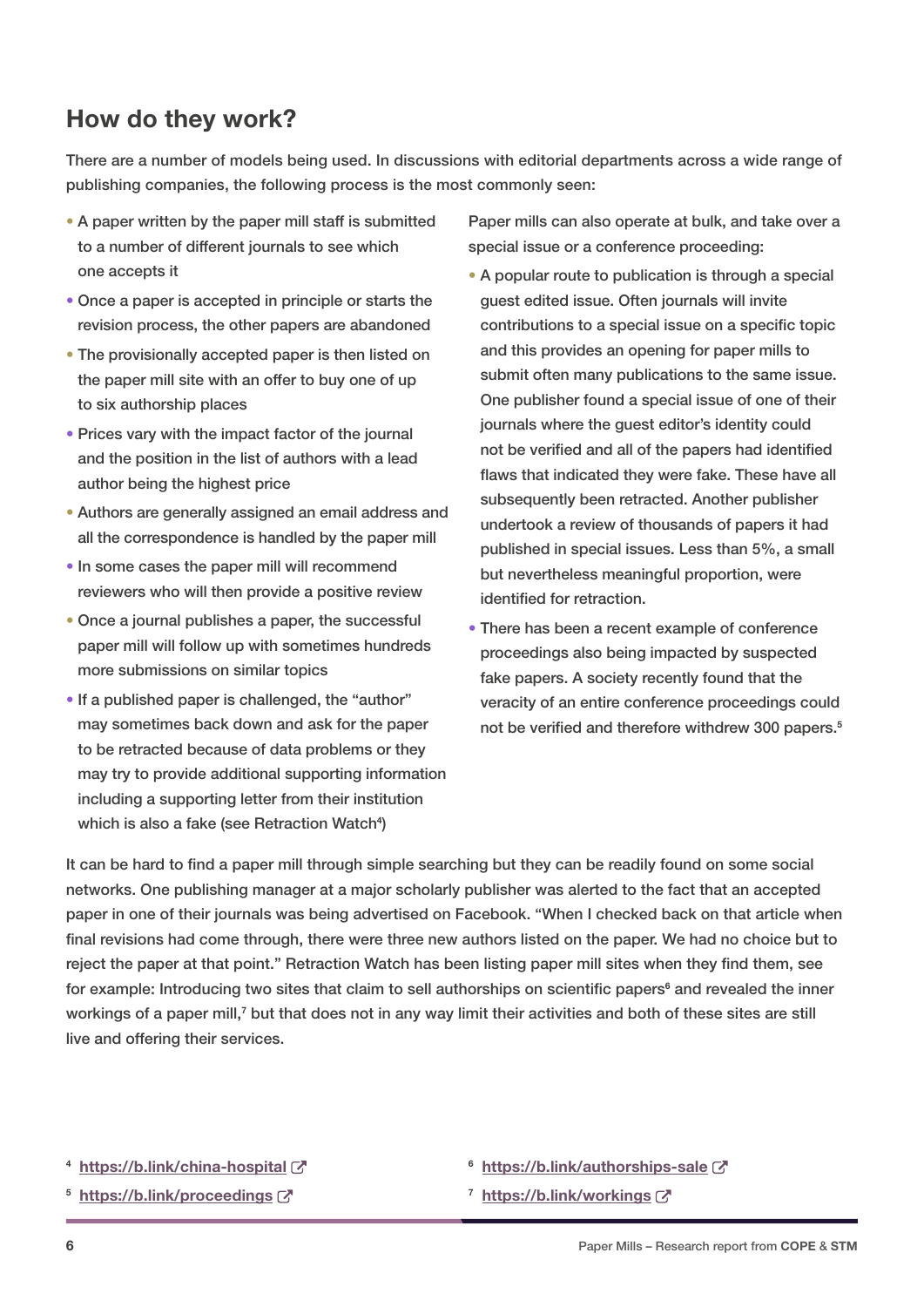#### <span id="page-6-0"></span>What motivates authors to use them?

All academics must feel a certain pressure to publish at times but in some institutions, staff and students cannot move forward in their careers without publishing. Doctoral students in some countries are unable to graduate until they have published at least one paper in a journal, sometimes a journal with an impact factor is specified. Some students in this situation do not have the support they need to understand how to turn their research into a paper and may not even have sufficient data to produce a credible paper on their own. In some cases, the pressure to publish comes from an institution, often a hospital. A clinician in a hospital can be required to publish before they can apply for or be eligible for a promotion. For a clinician perhaps treating 30 or 40 patients a day, they may not have the time or resources to prepare a paper for publication. For both students and clinicians, it can be an easy task to find a service willing to sell them authorship on a paper and they can even choose the topic to map to their area of interest. And there are still some institutions and even funders who compensate authors for a published paper (see History below). Another incentive to buy authorship is to help a researcher boost their academic profile to increase their chances of getting a research grant.

In some regions there is little if any disincentive to use these services. The services themselves are operating legally and some authors feel this is a cost of progressing their career. An Asian publisher confirmed this: "The penalties for getting caught are not very severe except at the most prestigious hospitals". One publisher's representative of their ethics team said that she had had a student in tears on the phone asking her to delay retracting their paper until after they had graduated and then they had no problem with retraction.

The way that these services are viewed in different countries is clearly very different. Where such services are widely available and publicly promoted, buying an author position is not as unacceptable as it is in parts of the world where they have not been seen. Some editors and reviewers find it hard to believe a researcher would do such a thing and therefore they are not on the lookout for the signs of problems.

#### **History**

A recent article in *Science* highlighted this problem with a focus on International Publisher Ltd, based in Russia. See "Russian website peddles authorship linked to reputable journals".<sup>8</sup> The article highlights the work of Anna Abalkina who monitored 1000 advertisements on their website for papers and then tracked these to at least 419 published papers.

But this problem goes back many years. China's Publication Bazaar,<sup>9</sup> an editorial in *Science*, was published in 2013 and revealed an undercover operation by the *Science* team to expose the practice of selling authorship on papers submitted for publication. An article in the *Guardian* newspaper in February 2014, *How computer-generated fakes papers are flooding academia*10 exposed the practice of computer-generated papers appearing at scientific conferences. In the same year, Retraction Watch highlighted the problem in a piece titled: "*Companies selling fake peer reviews help papers get published*".<sup>11</sup>

- <sup>8</sup> <https://b.link/russian-site>
- 9 <https://doi.org/10.1126/science.342.6162.1035>
- 10 <https://b.link/fake-papers>
- <sup>11</sup> <https://b.link/help-publish>[7]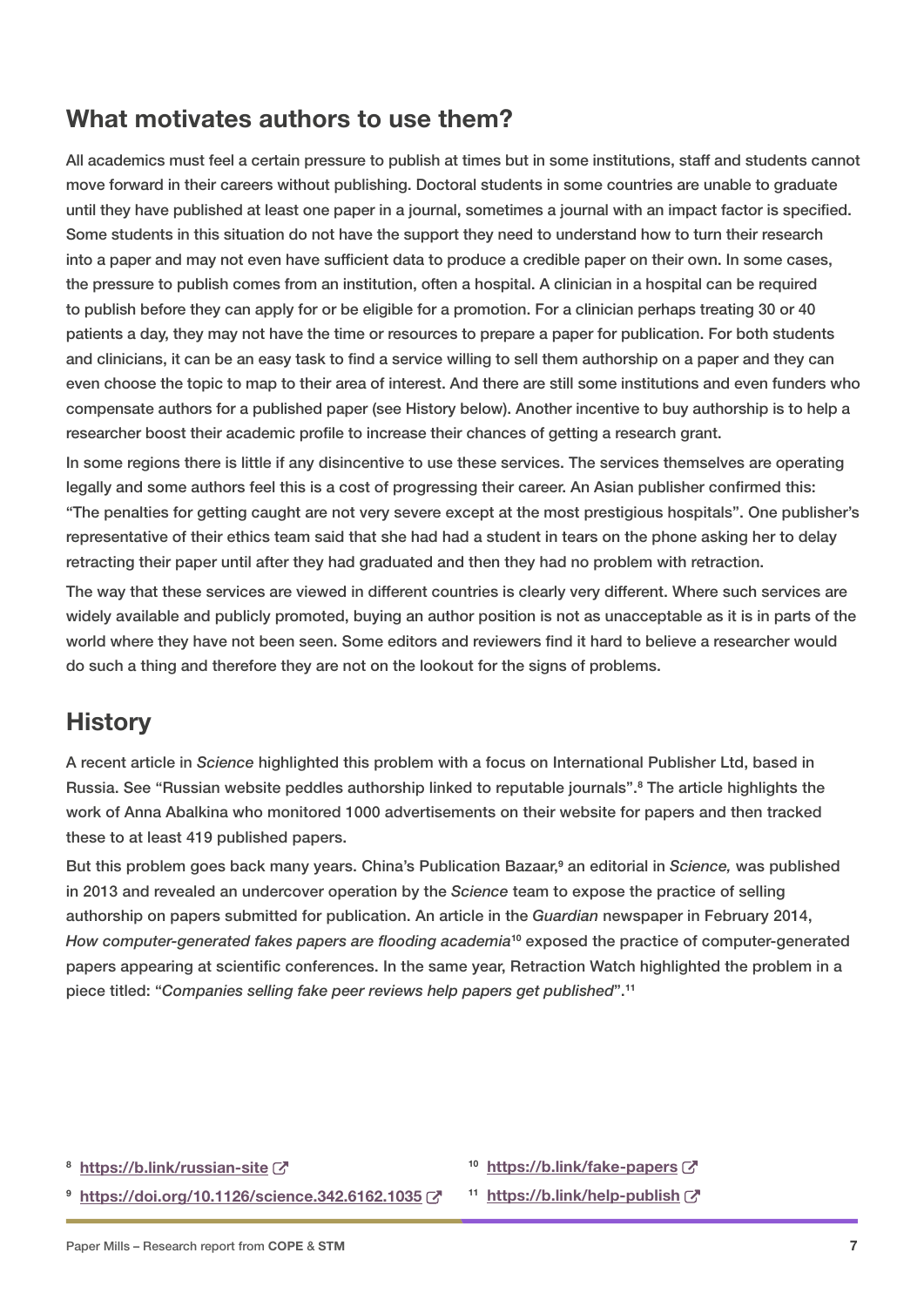## <span id="page-7-0"></span>History (continued)

In 2017, an article appeared in *Tech Policy* "The Truth about China's Cash-for-Publication Policy: The first study of payments to Chinese scientists for publishing in high-impact journals has serious implications for the future of research".12 This article reports on a study (Publish or impoverish: An investigation of the monetary reward system of science in China (1999-2016)<sup>13</sup>) to understand how much Chinese authors could be paid at that time for publishing an article in a prestigious scientific journal. These payments ranged from \$984 for *PLoS* to over \$40,000 for a paper published in *Science* or *Nature*. The payments are made to the lead author on a paper in a country where the average salary at that time was less than \$10,000.

More recently, there has been growing evidence that these "services" are becoming more widely available. An article "*China's 'paper mills' are grinding out fake scientific research at an alarming rate*" draws attention to the fast growing number of papers from Asia and the possibility that a percentage of these are fake papers offered for sale.<sup>14</sup>

But paper mills are by no means confined to China. An article in Retraction Watch from September 2021<sup>15</sup> highlights sites in Iran and Latvia that on close inspection offer more than help with editing and both have accepted papers offered for sale. The Russian site 123mi.ru offers two options: Buy a Publication and Buy a Place in the Article.

#### Where are we now?

The research for this paper included a wide range of interviews with publishers both large and small, commercial and not for profit. Everyone spoken to is very aware of the problems of papers being submitted from paper mills. Many publishers have set up teams of people whose job it is to protect the integrity of the scientific record by identifying fake or suspect papers when they are submitted or to take action as soon as they are alerted to a problem paper. Ideally, a suspect paper will be identified as it moves through the peer review process but this is not as straightforward as it might seem. Unless a peer reviewer has had experience of a fake paper in the past, they will not necessarily start reviewing a paper with the mindset "is this a genuine paper or has it been computer generated and based on fake data?". Generally a paper submitted from a paper mill will adhere closely to the author guidelines, will be well presented in good English, will pass any plagiarism check and on the surface raise no red flags. One major commercial publisher shared their insights into how to identify a potential fake submission:

#### Common indicators for paper mill-contributions:

- Scientific topic: Frequently papers are in the field of cellular and molecular biology but this is changing all the time
- Experiments: Usually many Western blot experiments, cytometry assays, histology/cell staining
- Experimental data: Western blots are often "too clean" especially the background; cytometry assays are also "too clean"; molecular weight markers are usually not shown for Western blot experiments.
- Layout: The layout of these papers appears very similar (graphs, statistical error bars, fonts in figures, etc.).
- Affiliations: Authors affiliations often do not show a specific university. At times, the mentioned departments do not seem to match the topic of the paper.
- <sup>12</sup> <https://b.link/cash-publication>
- 13 <https://doi.org/10.48550/arXiv.1707.01162>
- <sup>14</sup> <https://b.link/paper-mills-rate> [가
- 15 <https://b.link/authorship-sale>  $\mathbb{Z}^n$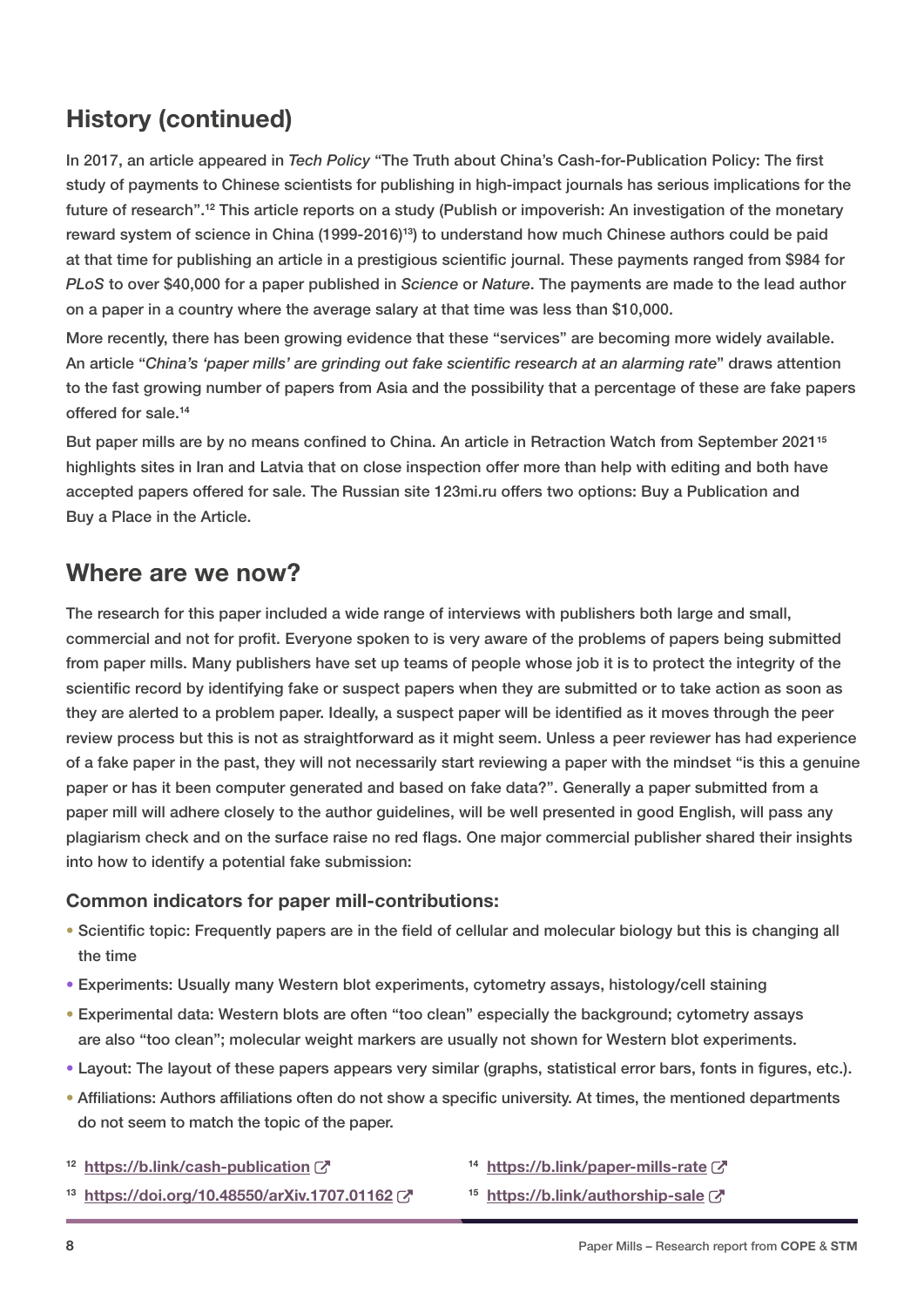- Authors: Papers are usually submitted by authors who have no publishing record with the specific journal, or elsewhere. Many non-institutional email-addresses are used. New ORCIDs seem to be created for each individual submission. This is a particularly challenging indicator as there are countries where institutional email addresses are rare and therefore that does not automatically mean the author is not genuine.
- Experimental design: Upon closer evaluation, flaws in experimental design are found. For instance, experimental data does not match the descriptions of experimental methods or reagents cannot be applied for the described purpose.
- Missing ethical approval for animal experiments.
- Substantial changes to the author list during revision or proof corrections.
- Image elements have been published elsewhere in a different paper (same or slightly manipulated Western blot image elements, whole cytometry assays, or microscopic cell images).

It is worth pointing out that it is usually a combination of indicators which indicate that it is a paper mill submission, rather than one by itself. One of the most challenging things to identify is when groups of authors from a single department or hospital group together to "buy" an article. This homogeneous group looks more plausible as a group who might have conducted the work and are therefore less likely to be noticed.

A number of academic "sleuths" have been working hard to uncover patterns in the published literature which indicate the presence of fake papers. Elisabeth Bik is a Dutch microbiologist and scientific integrity consultant. Elisabeth has focused her work on detecting photo manipulation in scientific publications. She has been able to identify 400 research papers published by authors in China from a paper mill. Microbiome Digest – Bik's Picks [\(https://b.link/microbiome-digest\)](https://b.link/microbiome-digest)  $\mathbb{Z}$  is a useful blog edited by Bik that highlights papers that she is investigating. She was recently recognised for her work by *Nature,* winning the 2021 John Maddox Prize for "outstanding work exposing widespread threats to research integrity in scientific papers". Here is an example of her contribution to PubPeer: [\(https://b.link/pubpeer-comment](https://b.link/pubpeer-comment))  $C^*$ 

Jennifer Byrne is a Professor of Molecular Oncology at University of Sydney, Australia who has published extensively on the problem of identifying fake papers.<sup>16-19</sup> She has recently analysed 12,000 published papers in her field of human genetics and has identified 700 suspect fake papers.<sup>20</sup> Byrne does not believe that the research community is sufficiently aware of the potential for fake papers and this is potentially a threat to the integrity of published research. The suspect papers she has identified have been alerted to the publishers concerned. She believes the process that is needed to investigate and eventually retract these papers is cumbersome and takes far too long and needs an urgent review.

Another researcher in this space is Anna Abalkina and she recently published a paper on arXiv*:* Publication and collaboration anomalies in academic papers originating from a paper mill: evidence from a Russia-based paper mill.21 Her abstract states: "A total of 1009 offers published during 2019-2021 on the this http URL website were analysed. The study allowed us to identify at least 434 papers that are potentially linked to the paper mill including one preprint, a duplication paper and 15 republications of papers erroneously published in hijacked journals."

#### 16 <https://doi.org/10.1007/s11192-016-2209-6>

- 17 <https://doi.org/10.1038/d41586-019-00439-9>
- <sup>18</sup> <https://doi.org/10.1007/s11192-021-03871-9>
- 19 <https://doi.org/10.1002/1873-3468.13747>
- <sup>20</sup> <https://doi.org/10.26508/lsa.202101203>
- <sup>21</sup> <https://doi.org/10.48550/arXiv.2112.13322>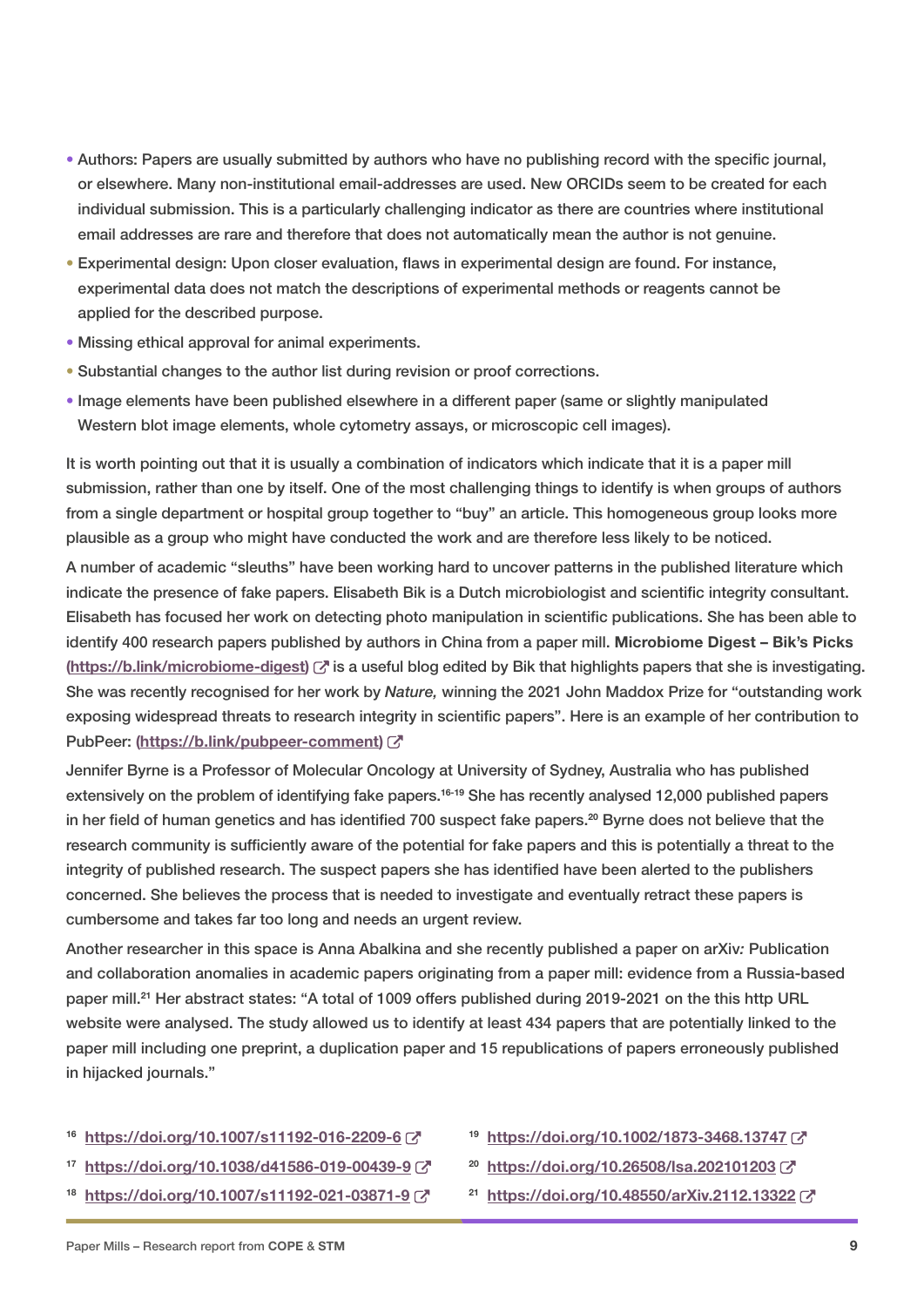## <span id="page-9-0"></span>The scale of the problem

One of the major problems we have in combating these problem papers is understanding the scale of the problem. This report is based on a research exercise undertaken to collate enough data from across the publishing industry to make some quantitative estimates. The data submitted for analysis were necessarily summaries of what publishers are finding due to the need to comply with GDPR rules. Retraction of published papers is well reported by Retraction Watch (<https://b.link/retraction-watch>)  $C^*$  edited by Ivan Oransky and Adam Marcus. This analysis therefore is focused on papers submitted for publication.

Data on over 53,000 papers were analysed. This was shared by six publishers and spans a wide range of subject areas; overall the percentage of suspect papers being submitted to journals ranges from 2-46%. The analysis shows that most journals will see 2% suspected fake papers submitted and then for journals where paper mills have been successful in getting papers accepted, they see a sharp increase in suspect submissions.

Following an audit of their journals, one publisher identified that almost a quarter of its journals were at substantial risk from paper mills, i.e. routinely targeted and with fake reviewers identified in the journal peer review system.

#### Here is the summary submitted by another publisher:

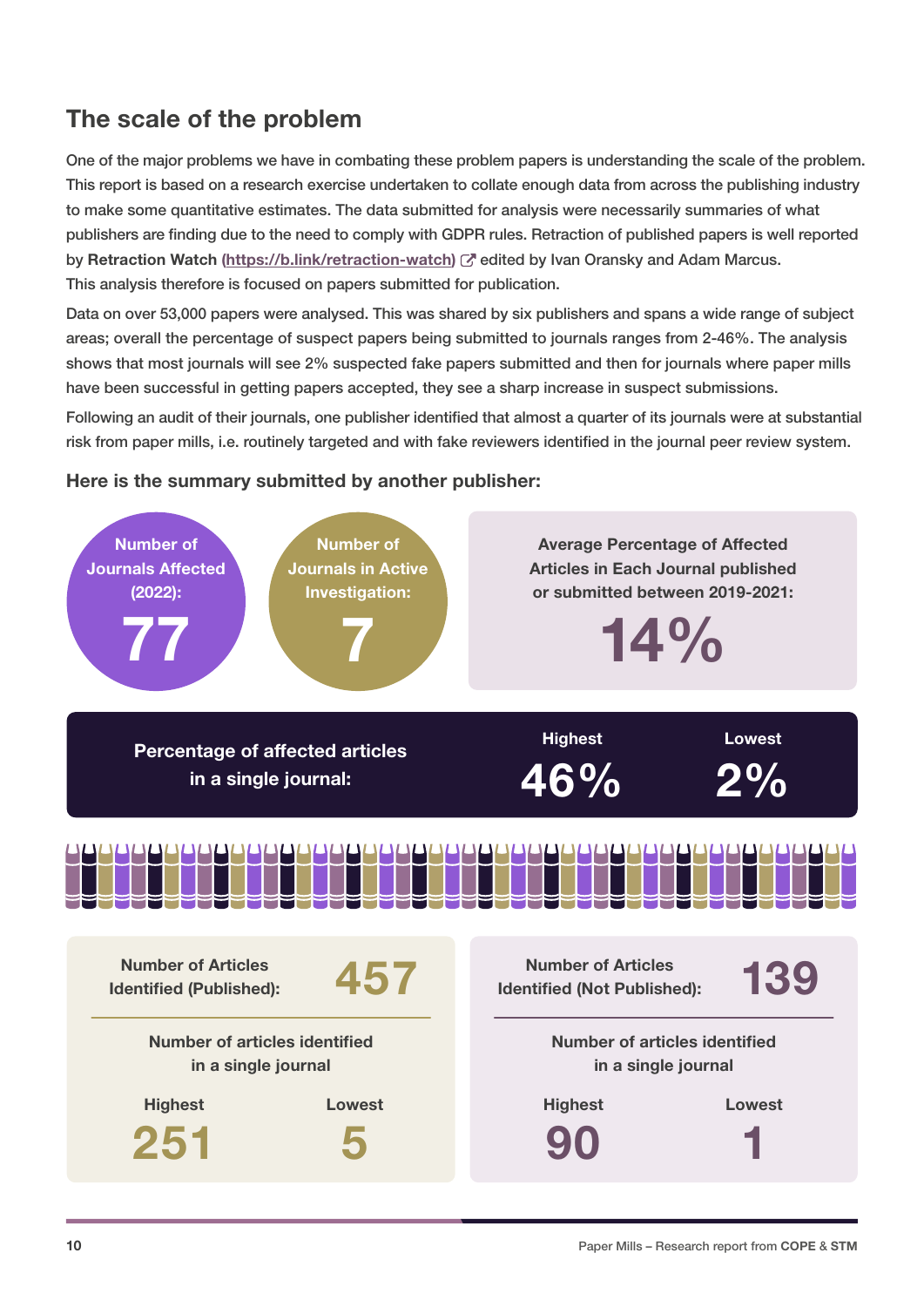Another publisher was aware they had been targeted by a paper mill known to publish papers in a specific area. They identified 19 journals for article by article analysis. 304 papers were retracted as a result. Research for this paper included interviews with a number of people in the larger publishing companies who lead Research Integrity departments. The same pattern was seen across the publishers who took part in the research. All journals regardless of discipline see up to 2% of papers submitted that are identified as potential fake papers. Once a journal is targeted by a paper mill or in some instances more than one, the journal can see a very large number of suspect submissions. In these cases, the publishers need to provide the Editor with additional support from a dedicated team. The staff in Research Integrity teams are trained to identify problem papers and to reach out to author's institutions to investigate whether a paper is genuine or not. There are two areas of activity:

Pre-publication submission review: tools and processes are increasingly being used to identify suspect papers early in the submission process. Awareness training is being provided to editorial teams and their peer reviewers. Suspect papers identified by editors are referred to the research integrity team for further analysis. This helps to build a picture of what to look for that can be added to the training. A number of publishers have suggested that the details of suspect authors could be shared in some way but under GDPR rules this is not currently possible. Joint COPE/UKRI workshops have been looking at the challenges of information sharing. Further information can be found at ([https://cope.onl/fact-finding\)](https://cope.onl/fact-finding) [7]

In December 2021, the STM Association set up a major initiative to combat the problem of paper mills. STM Solutions, the operational arm of STM, has started the development of a powerful new platform to detect integrity issues in manuscripts submitted for publication to scholarly journals. The goal is to provide a cloud-based environment for publishers to check submitted articles for research integrity issues. In this environment publishers can collaborate with other parties to develop and operate screening tools for the benefit of the entire scholarly ecosystem. For further information please see STM Integrity Hub (<https://b.link/integrity-hub>) ~

Publication review and retraction: there are a number of ways that a journal can identify a suspect paper already published. Most common is an alert from a reader who notices something not right in the paper. An alert might come from one of the internet "sleuths". And comments might raise concern on sites such as PubPeer [\(https://b.link/pubpeer\)](https://b.link/pubpeer)  $\mathbb{Z}^n$  and editors regularly look for comments on papers in their journals. Occasionally authors themselves will contact a journal with a request to retract their paper. There is a standard recommended process for retracting a paper published by COPE, see Retraction guidelines (<https://doi.org/10.24318/cope.2019.1.4>) This process requires a level of investigation and ideally outreach to both the authors and their institutions. This can take some time and in the case of a paper mill paper can result in a large quantity of additional data that then has to be reviewed. The result is a process that takes some time and there is a recommendation that these guidelines be reviewed when a paper mill paper is suspected. One publisher noted that "Requests from authors to retract papers is definitely increasing and if for example this is a PhD student they may have graduated and there is no disincentive to taking a paper down".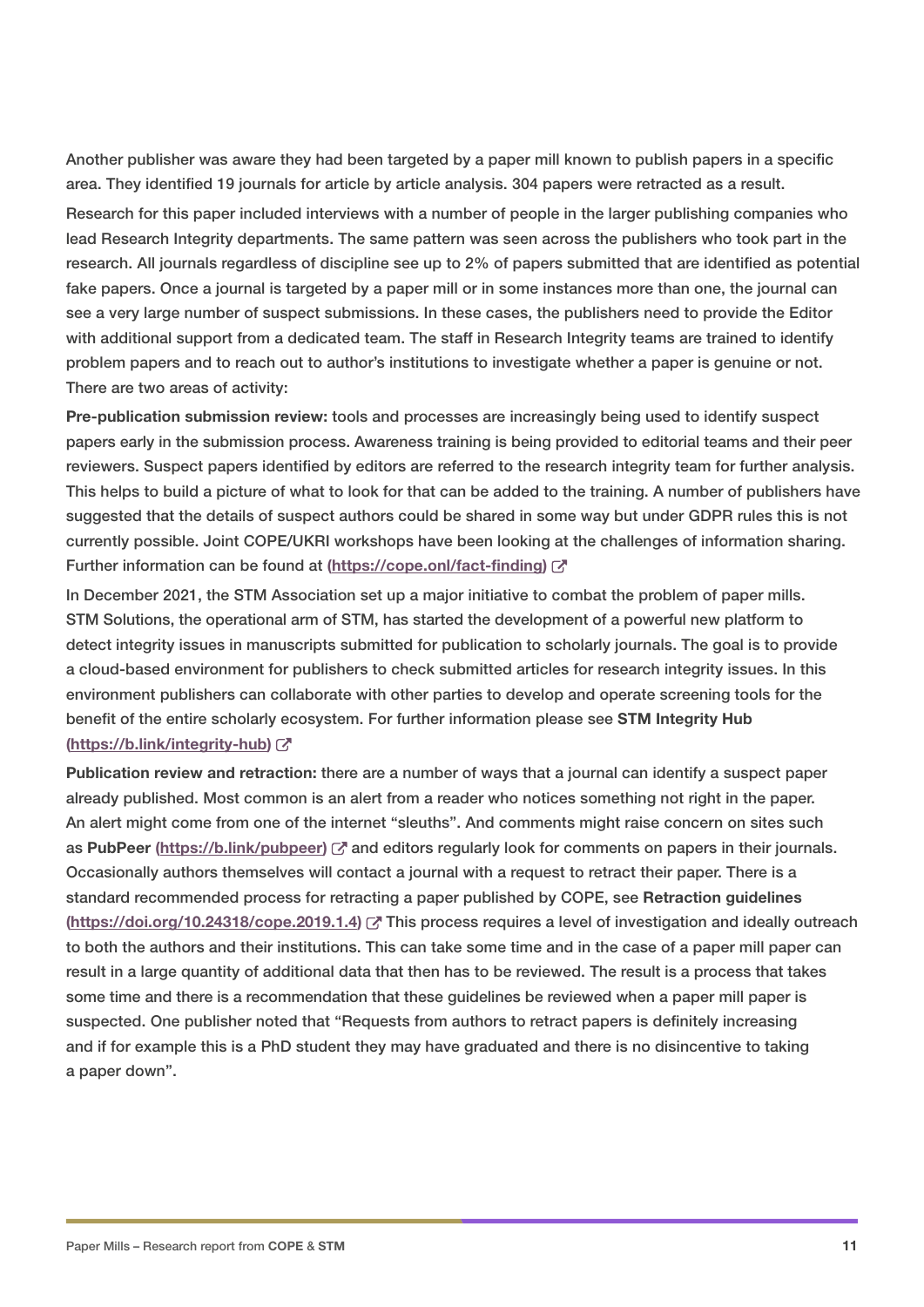#### <span id="page-11-0"></span>Areas of concern and recommended actions

A major concern voiced by everyone interviewed in connection with this report is the likely impact of fake papers currently in the published record. There are grounds to suspect that there could be hundreds if not thousands of suspect papers to be found in the scholarly record.

In all disciplines, the presence of possible fake papers is damaging to the trust that researchers can have in what they read, but in clinical medicine these fake papers can be used to build more research and waste money and potentially risk the health of patients. One researcher interviewed said "I teach all my students that they cannot believe anything they read in the literature and they should check the veracity of anything they decide to use in their research."

Another challenge faced by the research community as a whole is the number of places that papers are now hosted. If a publisher goes through the process of retracting a paper, a version of this paper might still be found hosted on a preprint server, a social network such as ResearchGate or a repository such as PubMedCentral. For example a paper clearly retracted on the original publisher site and on PubMedCentral can be found on ResearchGate ([https://b.link/researchgate\)](https://b.link/researchgate)  $\mathbb{C}^n$ . On this site, there is no notice of the article's retraction and it has 22 citations.

There is wide consensus across everyone interviewed for this paper that this is not a problem that can be solved by one publisher alone or even by the publishers working together. Submissions from paper mills impact all stakeholders in the scholarly communication process.

Researchers and funders: Researchers are the users of the scholarly literature and they need to know that a paper they are reading in a peer reviewed journal is authentic and based on real data. They use these papers to prepare their next research project and in the field of medicine, systematic reviews analyse all published papers on a specific topic to make recommendations for the best clinical treatment. For these reasons both researchers and their funders need to know that the work that they are using can be relied upon. Researchers we interviewed for this paper do not believe that Editors are sufficiently aware of this problem. What can researchers and funders do to help create incentives to publish valid papers rather than use services that will give quick but fake publication? Are there protocols that can be put in place to impede paper mills from succeeding in their goals? Researchers can also be authors, and as such have responsibilities. They make declarations at submission, and sign warranties about the integrity of the work. If they purchase authorship on a paper or have bought the paper from a third party, those warranties are void but the authors still carry the responsibility.

Academic institutions and hospitals: Some of the incentives driving researchers into the arms of the paper mills come directly from institutions including universities and hospitals. Can we engage with these institutions to help create better incentives and perhaps to penalise the use of these services? In addition, institutions and hospitals should ensure that their staff who are submitting papers understand the responsibilities of authorship.

Editors, editorial teams and reviewers: The essence of the peer review process relies on the fact that editors and peer reviewers can expect that a submission is being made in good faith from a researcher who has undertaken the work to produce the data presented. When that is not the case the extra work that the editorial team needs to undertake could overwhelm the process. Explicit training and education is needed to help reviewers to identify these papers as they are submitted. We can see in the data that paper mills move away from submitting to journals that systematically reject their papers.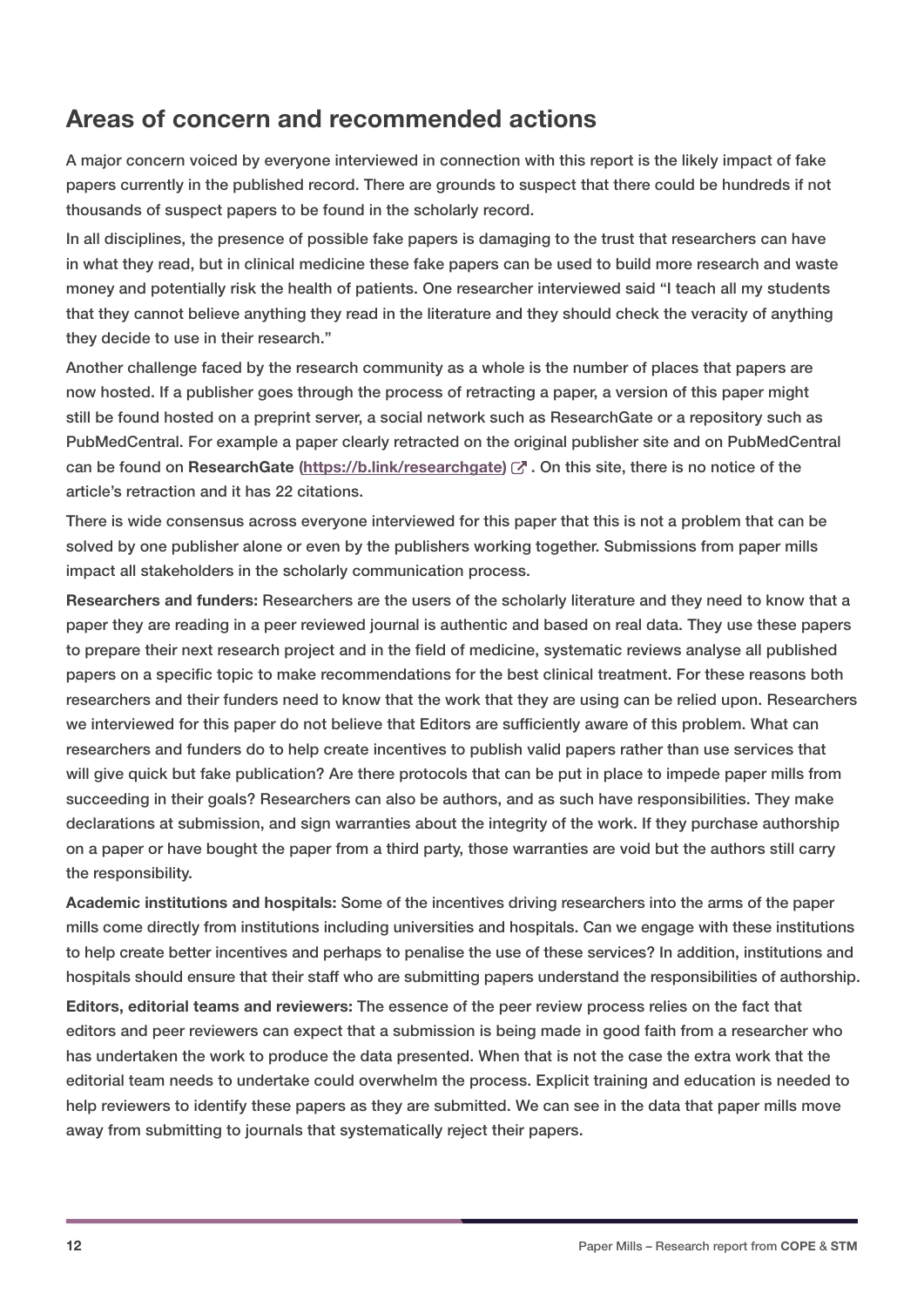<span id="page-12-0"></span>Publishers: there are now more and more teams being set up in major publishing companies to help monitor and investigate suspected papers. These research integrity teams are starting to retract cohorts of published articles that have been analysed and found to be suspected as fake. These are generally highlighted on Retraction Watch and the editorial team there are keen to encourage publishers to retract suspect papers as quickly as possible. The biggest challenge here is for smaller publishers and societies who may not have the ability to set up specialist units to monitor for and detect suspect papers. One of the major recommendations from the interviews was the need for a review of the retraction process to take account of the unique features of these papers. Is there more that we can do to put in place more tools and systems to pick up suspect papers as they are submitted? Can we do more to streamline the retraction process so that suspect papers can be removed pending investigation rather than going through the process first?

Everyone interviewed for this paper was united in believing that paper mills present a real threat to the integrity of the scholarly record. And there is no doubt that collective effort is going to be needed as publishers are very clear that they cannot solve this problem alone. One publisher interviewed said: "There has to be a multi-stakeholder effort to tackle the problem as it is affecting the integrity of the literature". The challenge is how are we going to create the momentum and urgency to work together to find solutions.

#### **Conclusions**

The paper mill industry is thriving. There is a large market of researchers who are ready to purchase authorship of a paper in order to gain promotion or to graduate. An increasing number of these fake papers from paper mills are being submitted to journals, with some journals being more heavily targeted than others. The editorial process is based on trust, with the expectation that papers are submitted in good faith and

without the expectation of misconduct. Publishers and editors are making great efforts to detect these fake papers on submission, or during the review process, using technology where possible, but mainly through the use of internal editorial staff. Despite this, some papers will make it through into the published literature. When discovered, these are investigated and retracted. This again is a resource-heavy endeavour.

The problem of paper mills needs to be addressed, and this cannot be done by Publishers alone. It needs to be a joint endeavour by funders, research institutions, and publishers together. This is an urgent task.

#### Some recommended actions include:

- A major education exercise to ensure that Editors are aware of the problem of paper mills and to train Editors and editorial staff to identify these papers as they are submitted.
- An engagement with institutions and funders to change incentives for researchers so that they no longer feel it necessary to use services that will give quick but fake publication
- Investigation of protocols that can be put in place to impede paper mills from succeeding in their goals
- Review the retraction process to take account of the unique features of papermill papers.
- Review options for the retraction process to propagate across preprint servers and article repositories to ensure the retraction notice is added to all available copies of a paper.
- Continued investment in tools and systems to pick up suspect papers as they are submitted.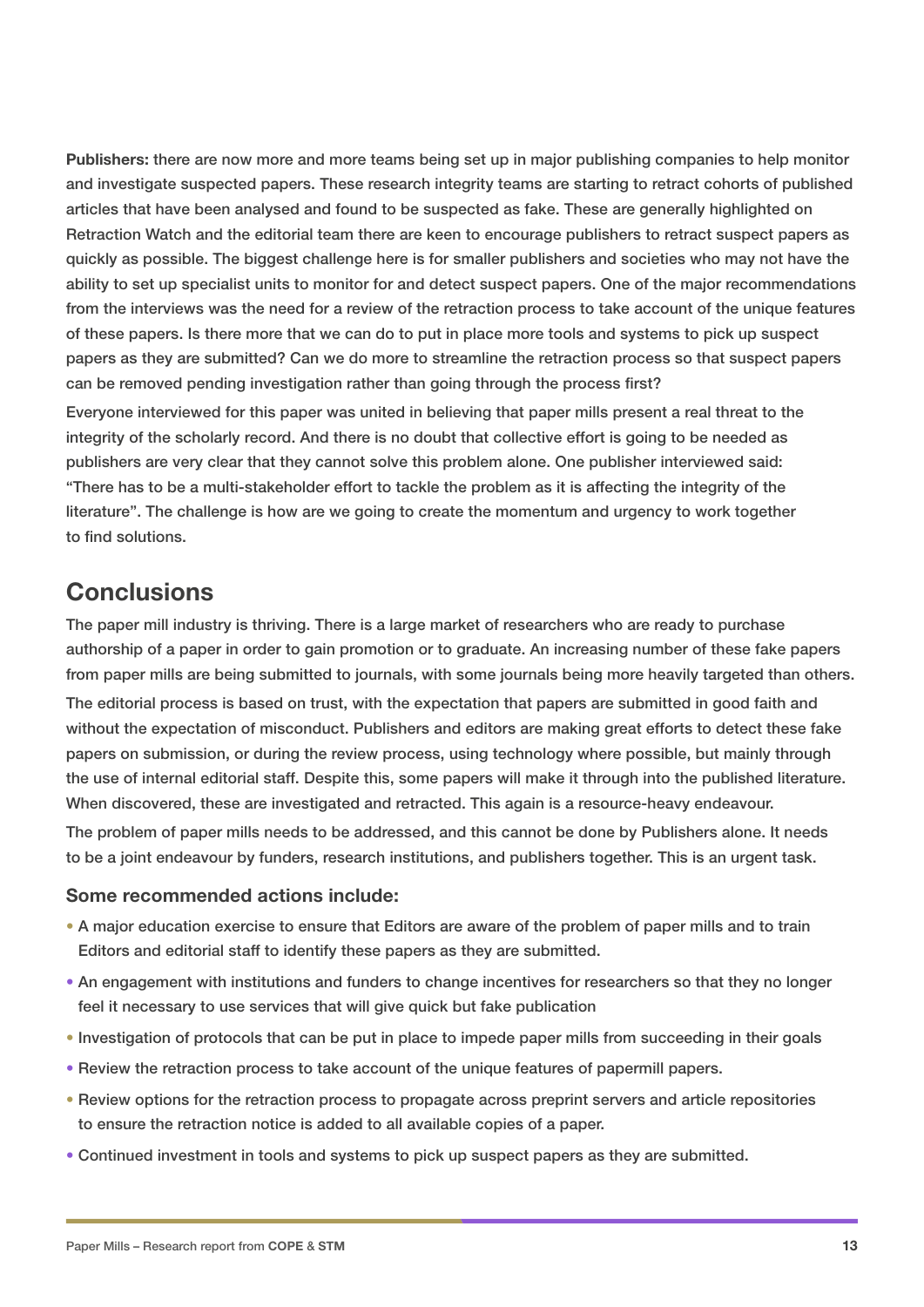## <span id="page-13-0"></span>**References**

- 1. Alam S, Patel J, Chap C, Robbie S, Scheffler U, Moylan E. Potential "paper mills" and what to do about them – a publisher's perspective. COPE 12 October 2020. <https://cope.onl/paper-mills>
- 2. Graf C. Putting a stop to the papermills: a progress report. Wiley 29 January 2021. <https://b.link/stop-papermills>
- 3. Maruši**ć** A, Patel J, van Rossum J, Khan D. Authorship for Sale: How do we deal with the growing problem of paper mills? COPE Seminar 29 September 2021. <https://cope.onl/papermills-webinar>
- 4. Marcus A, Liebert MA. Researchers in China send a hospital "declaration" clearing them of fraud. A journal doesn't buy it. Retraction Watch 13 April 2022. <https://b.link/china-hospital>
- 5. Oransky I. More than 300 at once: Publisher retracts entire conference proceedings. Retraction Watch 20 April 2022. <https://b.link/proceedings> &
- 6. Oransky I. Introducing two sites that claim to sell authorships on scientific papers. Retraction Watch 7 September 2021. <https://b.link/authorships-sale>
- 7. Perron BE, Hiltz-Perron OT, Victor BG. Revealed: The inner workings of a paper mill. Retraction Watch 20 December 2021. <https://b.link/workings>
- 8. Singh Chawla D. Russian site peddles paper authorship in reputable journals for up to \$5000 a pop. *Science* 6 April 2022. <https://b.link/russian-site>
- 9. Hvistendahl M. China's Publication Bazaar. *Science* 29 November 2013. <https://doi.org/10.1126/science.342.6162.1035>
- 10. Sample I. How computer-generated fake papers are flooding academia. *The Guardian* 26 February 2014. <https://b.link/fake-papers>
- 11. Oransky I. Are companies selling fake peer reviews to help papers get published? Retraction Watch 19 December 2014 <https://b.link/help-publish>
- 12. Emerging Technology from the arXiv. The Truth about China's Cash-for-Publication Policy. MIT Technology Review 12 July 2017. <https://b.link/cash-publication>
- 13. Quan W, Chen B, Shu F. Publish or impoverish: An investigation of the monetary reward system of science in China (1999-2016). arXiv 4 July 2017. <https://doi.org/10.48550/arXiv.1707.01162>
- 14. Cockerell I. China's 'paper mills' are grinding out fake scientific research at an alarming rate. Coda Story 9 November 2020. <https://b.link/paper-mills-rate> &
- 15. Oransky I. Introducing two sites that claim to sell authorships on scientific papers. Retraction Watch 7 September 2021. <https://b.link/authorship-sale>
- 16. Byrne JA, Labbé C. Striking similarities between publications from China describing single gene knockdown experiments in human cancer cell lines. *Scientometrics* 28 December 2016. <https://doi.org/10.1007/s11192-016-2209-6>
- 17. Byrne J. We need to talk about systematic fraud. *Nature* 6 February 2019. <https://doi.org/10.1038/d41586-019-00439-9>
- 18. Byrne JA, Park Y, West RA, Capes-Davis A, Favier B, Cabanac G, Labbé C The thin ret(raction) line: biomedical journal responses to incorrect non-targeting nucleotide sequence reagents in human gene knockdown publications. *Scientometrics* 28 February 2021. <https://doi.org/10.1007/s11192-021-03871-9>
- 19. Byrne JA, Christopher J. Digital magic, or the dark arts of the 21st century—how can journals and peer reviewers detect manuscripts and publications from paper mills? FEBS Letters 17 February 2020. <https://doi.org/10.1002/1873-3468.13747>
- 20. Park Y, West RA, Pathmendra P, Favier B, Stoeger T, Capes-Davis A, Cabanac G, Labbé C, Byrne JA. Identification of human gene research articles with wrongly identified nucleotide sequences. Life Science Alliance 12 January 2022. <https://doi.org/10.26508/lsa.202101203>
- 21. Abalkina A.

Publication and collaboration anomalies in academic papers originating from a paper mill: evidence from a Russia-based paper mill. arXiv 20 March 2022. <https://doi.org/10.48550/arXiv.2112.13322>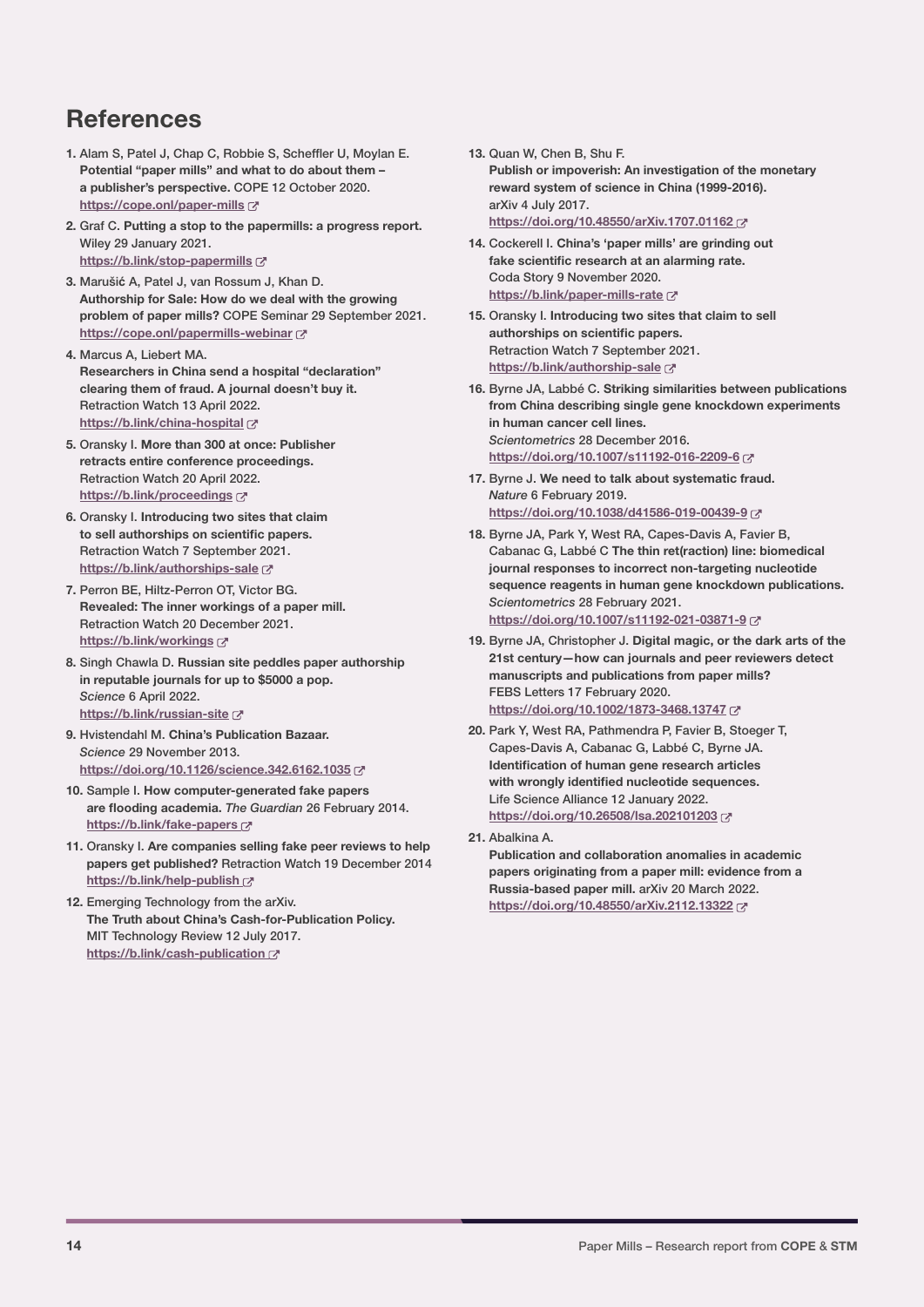## <span id="page-14-0"></span>Additional reading

Mallapaty S. China bans cash rewards for publishing papers. *Nature* 2020;579:18. [https://doi.org/10.1038/d41586-020-00574-8](https://doi.org/10.1038/d41586-020-00574-8 ) Grove J. Academic fraud factories are booming, warns plagiarism sleuth. *THE* 19 January 2022. <https://b.link/fraud-factories> Retraction Watch. 20 ways to spot the work of paper mills. <https://b.link/spot-paper-mills>  $C$ Cabanac G, Labbé C, Magazinov A. Tortured phrases: A dubious writing style emerging in science. Evidence of critical issues affecting established journals. arXiv:2107.06751. <https://doi.org/10.48550/arXiv.2107.06751> Else H. 'Tortured phrases' give away fabricated research papers. *Nature* 2021;596:328-9. <https://doi.org/10.1038/d41586-021-02134-0> Retraction Watch. 'Tortured phrases', lost in translation: Sleuths find even more problems at journal that just flagged 400 papers. <https://b.link/lost-in-translation> Qingyang Li S. The End of Publish or Perish? China's New Policy on Research Evaluation. <https://doi.org/10.17617/2.3263127> Liu J. China journal crackdown 'a band-aid rather than a cure'. *THE* 20 November 2021 <https://b.link/crackdown> Retraction Watch. Anatomy journal retracts 13 papers. <https://b.link/anatomy-retracts> Retraction Watch. Guest editor says journal will retract dozens of inappropriate papers after his email was hacked. <https://b.link/email-hacked> Else H. Scammers impersonate guest editors to get sham papers published. *Nature* 2021;599:361. <https://doi.org/10.1038/d41586-021-03035-y> & Singh Chawla D. Why was a study about autism cited by a paper on plant beauty? *Spectrum* 21 January 2022. <https://doi.org/10.53053/MGSA7457> Shen H. Meet this super-spotter of duplicated images in science papers. *Nature* 2020;581:132-136. <https://doi.org/10.1038/d41586-020-01363-z> McNutt MK, *et al.* Transparency in authors' contributions and responsibilities to promote integrity in scientific publication. *PNAS* 2018;115:2557-2560. <https://doi.org/10.1073/pnas.1715374115>

### Acknowledgements

We would like to thank the following individuals and organisations who helped with the research and analysis for this report by providing data or information: Jennifer Byrne; Bernhard Sabel; ACS; CrossRef; CUP; Karger; Portland Press; Retraction Watch; Royal Society of Chemistry; SAGE Publications; Springer Nature;

#### Taylor & Francis; Wiley

Particular thanks goes to Jayne Marks of Maverick Publishing Specialists, who helped to design and conduct the research on our behalf. Jayne provided superb professional advice at all stages through the process.

Cite this as: COPE & STM. Paper Mills — Research report from COPE & STM — English. <https://doi.org/10.24318/jtbG8IHL> ©2022 Committee on Publication Ethics [\(CC BY-NC-ND 4.0](https://creativecommons.org/licenses/by-nc-nd/4.0/)) *Version 1: June 2022*